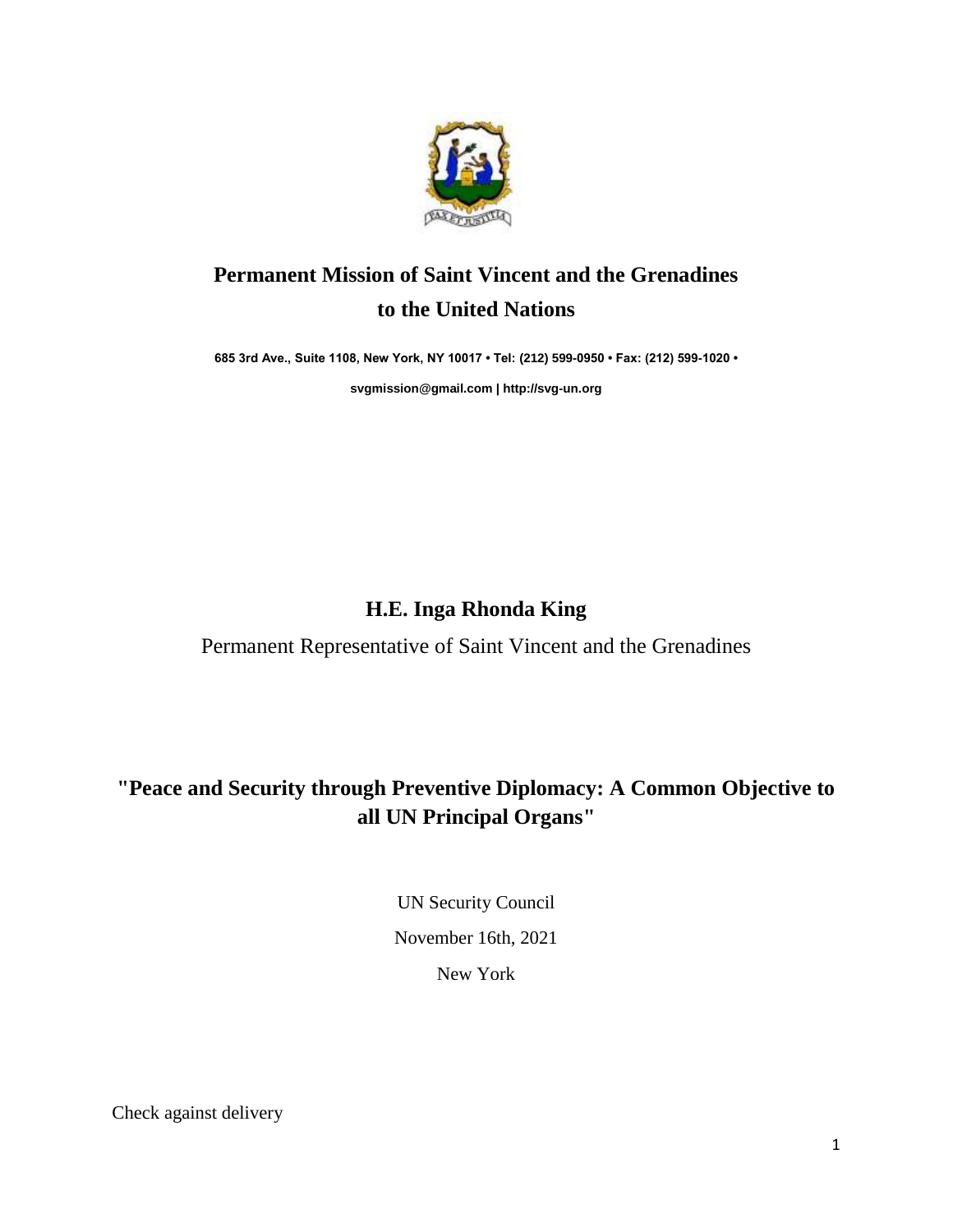#### Thank You Mr. President,

Saint Vincent and the Grenadines commends Mexico for convening today's discussion, and we thank the briefers for their remarks. Our delegation ardently supports, *and conscientiously advocates for*, a comprehensive "whole-of-system" approach that addresses peace and security, development, and humanitarian issues in a holistic and systematic manner. To this end, we place special emphasis on the theme of today's debate.

### Mr. President,

The interconnecting health, socioeconomic, political and security challenges occasioned by COVID-19 has further illuminated the need for steadfast political resolve, buttressed by purposeful collective action, to address our contemporary struggles. As we grapple with the complexities of this pandemic; the many-sided ordeals of the Climate Crisis; and the numerous security risks aroused in fragile countries and regions, we must work assiduously to end conflicts, to build resilience, and to procure peace, security and development for *all* of humanity.

In pursuit of this noble cause, unilateral measures and hegemonic motives - *both of which undermine the norms of multilateralism and erode essential human rights, including the right to development -* should be

2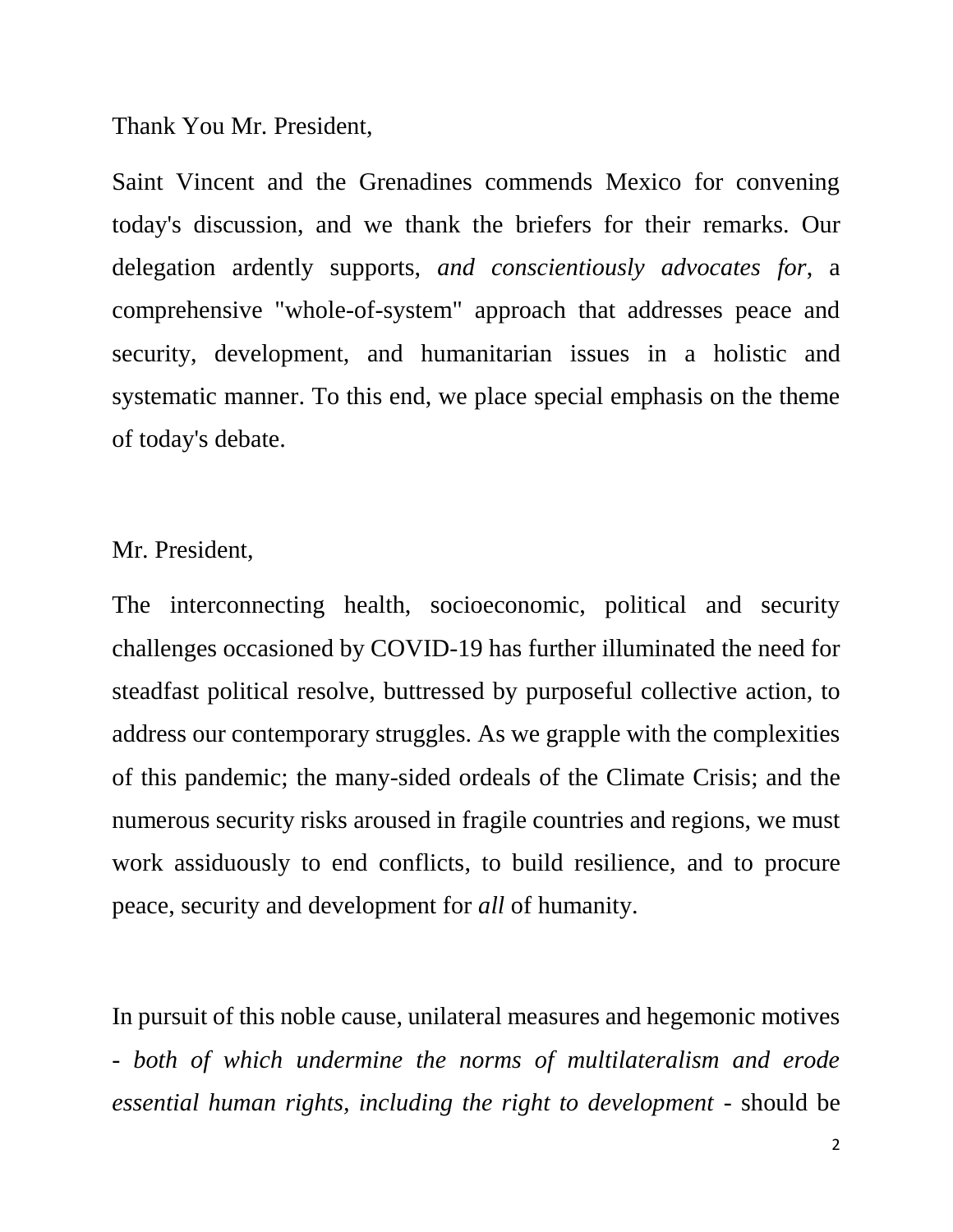abandoned. Political dialogue, preventive diplomacy, and other participatory approaches - hinged upon the ideals of inclusivity and equality - should be earnestly pursued by *all* states.

At the institutional level, it is essential that the complementarity between and amongst the organs and specialised agencies of the United Nations is enhanced. At the strategic level and in the field, cross-pillar engagements between all peace and security, development, humanitarian and human rights actors should be vigorously pursued.

#### Mr. President,

This United Nations has provided the international community with its most viable plans and development models for widespread peace and prosperity. But as we wade further into the uncharted waters of the 21st Century, with protracted conflicts that spur large-scale humanitarian crises; disruptive technologies that sever our social fabrics; and a climate catastrophe that envelops many vulnerable countries and peoples with great uncertainty; a more refined and collaborative multilateralism is clearly needed.

The Security Council must continue its leading role in the maintenance of international peace and security. At the same time, more creative and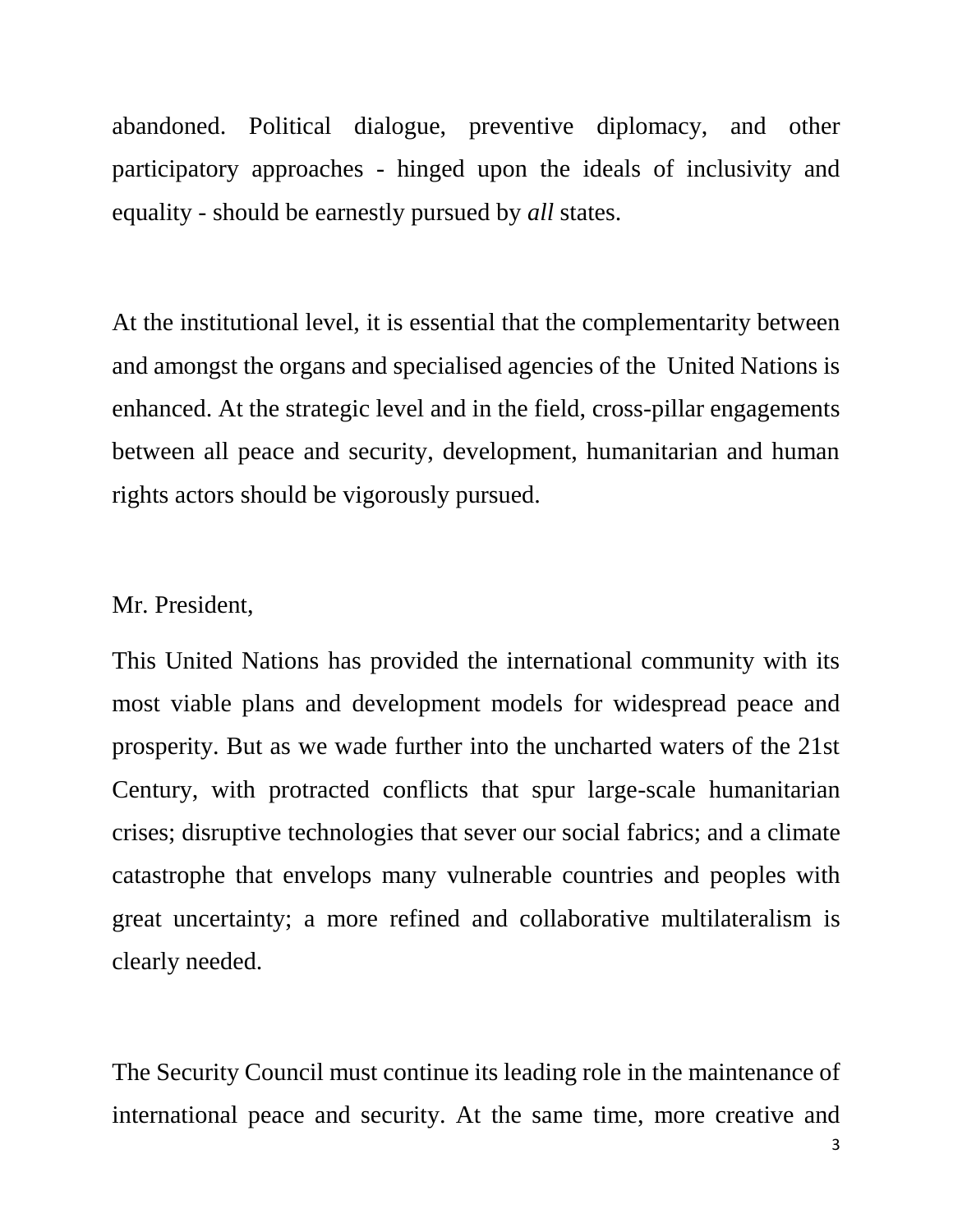innovative approaches should be brought to bear to address existing implementation gaps, which range from conflict prevention to postconflict peacebuilding, and across the spectrum of thematic questions concerning women and youth; Climate Change and environmental degradation; and other fundamental challenges of sustainable development.

The bridging, advisory and convening roles of the Peacebuilding Commission; the functional commissions and policy platforms of ECOSOC; the mediatory and technical capacities of the ICJ *- on matters pertaining to the rule of law*; and the popular consensus and agendasetting powers of the General Assembly ought to be leveraged more often. This much, and more, should be done with the full support of the wider international community, including regional and sub-regional organisations and the International Financial Institutions (IFIs) to help deliver on existing agreements - in particular the Sustainable Development Goals. Preventive diplomacy and proactive political engagements, *underpinned by the guiding principles of international law*, must remain the centrepiece of this multi-stakeholder approach.

To conclude, Mr. President, let us keep the lessons of the COVID-19 pandemic fresh in our minds: that collective political action, *steeped in*